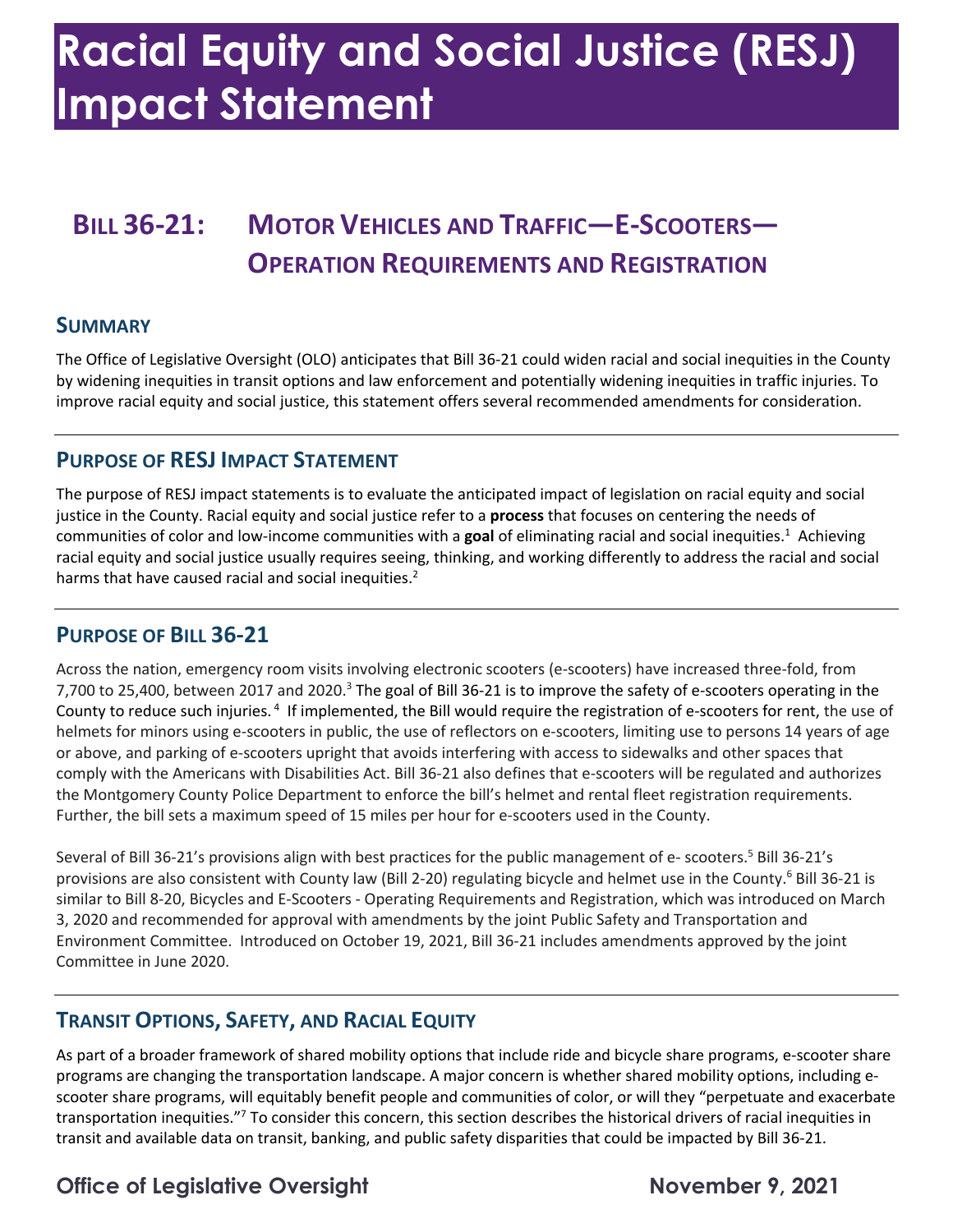Inequities in Transit.<sup>8</sup> A history of inequitable planning and policy has shaped today's transportation landscape. This includes federal, state, and local policies that enabled the rise of automotive ownership and the mass construction of the federally funded interstate highway system in the 1950's. The federal government also subsidized the creation of White-only suburbs that allowed White householders to drive to jobs in the city and build wealth while discrimination in As highway construction and urban renewal efforts destroyed and displaced many Black neighborhoods, increasing isolation, crowding, and clustering of communities of color, funding and support for public transit waned making it more lending and employment restricted housing choices and wealth building for Black residents and other people of color. difficult for residents of color to connect to jobs, education, healthy food options and more.

 residents into car-dependent suburbs since the early 2000's, but many of these residents lack vehicles. Racial discrimination in automotive financing and the insurance industry where Black customers and communities are charged higher rates than their White peers exacerbates this trend. As such, residential patterns defined by structural racism persist today with the racial wealth gap enabling White residents to more housing and transportation choices, while BIPOC residents experience far fewer options. Of note, the spatial mismatch for low-wage workers is most prevalent in the suburbs where a lack of public transit hinders transit dependent workers' ability to commute. The gentrification and influx of high-income residents back into many city centers has further pushed many low-income

 Historically inequitable policies combined with current inequities in housing and transit manifest as disparities by race and ethnicity on several measures of transportation access. At the national level:

- Black households were the least likely to have access to an automobile (20 percent);<sup>9</sup>
- • Black riders were twice as likely as their population share to rely on public transit (24 percent vs. 12 percent);and<sup>10</sup>
- $\bullet$  Black riders also had the longest average public transit time.<sup>11</sup>

 Local data on vehicle access, reliance on public transit, and commute time mirrors these trends with Black residents experiencing the worst transportation options compared to others. More specifically, in Montgomery County:

- • Black households (13.8 percent) were the least likely to have access to an automobile followed by Latinx households (8.4 percent), Asian households (5.4 percent), and White households (5.3 percent);<sup>12</sup>
- • Black residents (20.7 percent) were the most likely to commute to work by on public transit compared to Asian residents (14.3 percent), White residents (13.4 percent), and Latinx residents (11.3 percent);<sup>13</sup> and
- and White and Latinx residents (34 minutes).<sup>14</sup> • Black residents also experienced the longest commutes (38 minutes) compared to Asian residents (36 minutes),

 These trends suggest that Black households could especially benefit from access to shared mobile options such as e- scooters that address their greater need for additional transportation options. Available data, however, suggests that many of the households with the greatest transit needs may not be able to access the e-scooter rental options that rely on credit cards connected to e-scooter rental apps. Nationally, among Black households:

- $\bullet$  17 percent are unbanked, meaning that no one has a checking or savings account;<sup>15</sup>
- financial services such as check cashing or payday loans; and  $16$ • 30 percent are under-banked, meaning they have an account but also use alternative and often exploitive
- 25 percent do not have a smartphone, which hinders the ability to access app-based shared mobility options.<sup>17</sup>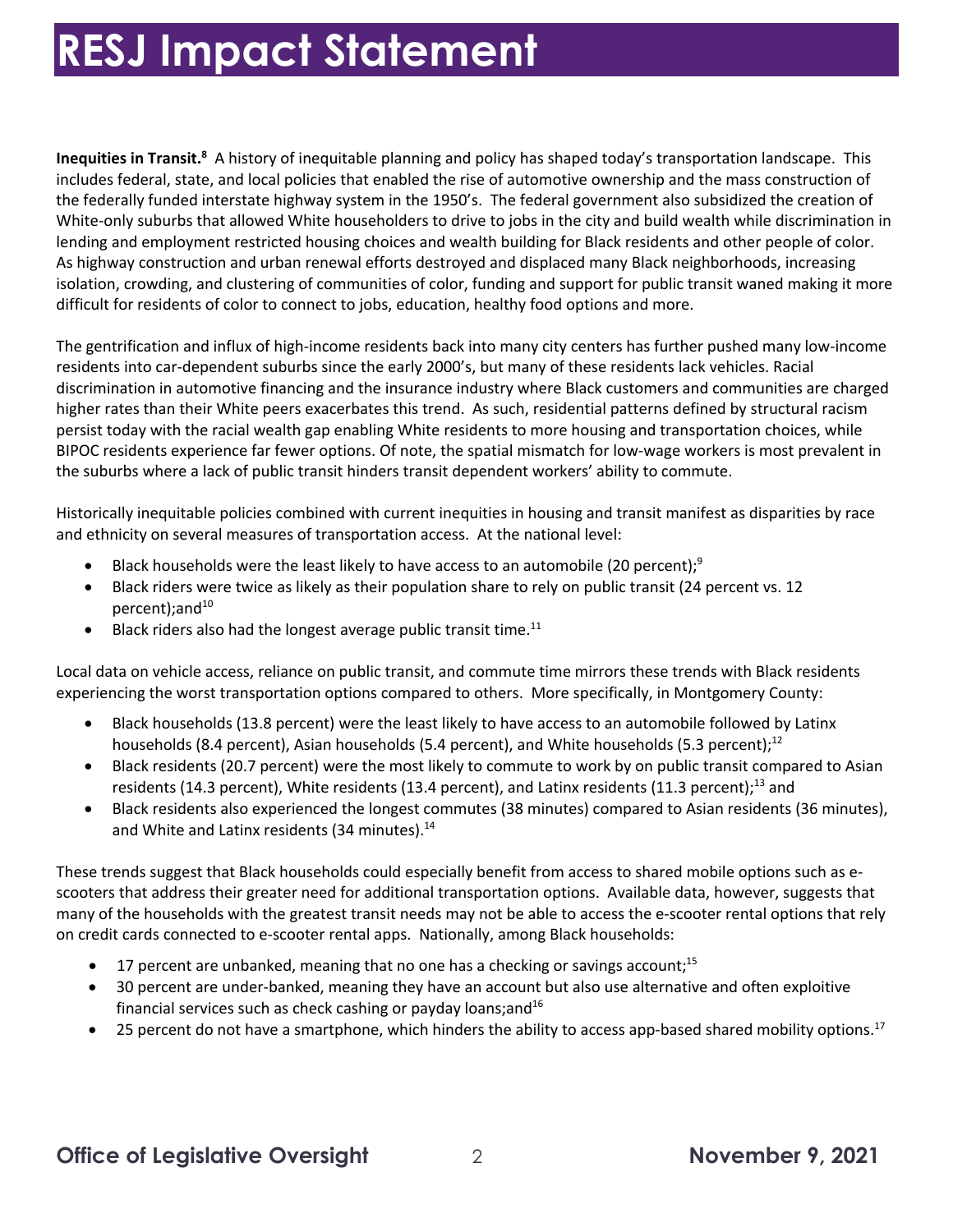**Inequities in Traffic Injuries.** Historically inequitable policies and current inequities have also fostered traffic-related injuries by race and ethnicity. Researchers note that unsafe street infrastructure, such as inadequate sidewalks, lighting, signage, and crosswalks, contribute to traffic accidents and injuries often characterize historically under-invested communities of [color.](https://color.18)<sup>18</sup> Racial and ethnic differences in the social determinants of health have also been cited as drivers of racial inequities in traffic-related injuries.<sup>19</sup> National data on traffic injury inequities show that:

- 100,000 followed by White (55.2 per 100,000), Latinx (46.9 per 100,000) and Asian (15.3 per 100,000) persons.<sup>20</sup> • Among traffic deaths, Indigenous and African Americans evidence the highest death rates at 145.6 and 68.5 per
- • Among bicyclists, Latinx riders demonstrated the highest accident fatality rates, accounting for 38 percent of bicycle fatalities compared to 16 percent of the population in 2010. $^{21}$
- • For motorcycle crashes, Black victims were 1.5 times more likely to die from their injuries than similarly injured White victims even though Black motorcyclists were 30 percent more likely to have been wearing [helmets.](https://helmets.22)<sup>22</sup>
- • Among bicyclists and pedestrians, Black people accounted for 18 percent of traffic-related deaths compared to 12 percent of the overall population. $^{23}$

Available local data also demonstrates disparities in traffic safety by race and ethnicity with:

- • Latinx pedestrians being the most likely to be killed in a traffic incident (2.9 per 100,000) followed by Black pedestrians (1.6 per 100,000) and White pedestrians (0.9 per 100,000). Yet, among vehicle occupants, Black residents are the most likely to be killed in Montgomery County (4.3 per 100,000) followed by White residents (3.4 per 100,000) and Latino residents (3.2 per 100,000).<sup>24</sup>
- Local communities in Montgomery County with higher rates of poverty, persons of color, and younger residents also evidence higher collision rates than higher-income, White, and older communities. $^{25}$

 **Inequities in Law Enforcement.** Historically inequitable policies and current inequities have also fostered law enforcement interactions with the public by race and ethnicity. Both over-policing in communities of color and racial part by the "War on Drugs." Inequities in law enforcement often begin with disparate decisions about who police officers pull over, ticket, and search during routine stops of motorists, bicyclists, and pedestrians. For example, a largescale analysis of racial disparities in police stops across the U.S. found that: $^{26}$ bias in police interactions with the public has been identified as drivers of racial inequities in law enforcement driven in

- • Black drivers are 20 percent more likely to be stopped by police than White drivers on average. More specifically, the annual per capita traffic stop rate by local police offers was 0.20 for Black drivers compared to 0.14 for White drivers and 0.09 for Latinx drivers; and the per capita traffic stop rate by state patrol officers was 0.10 for Black drivers compared to 0.07 for White drivers and 0.05 for Latinx drivers.
- • Black drivers are also twice as likely to be searched during traffic stops than White drivers, yet they are less likely to have contraband. Disproportionate shares of people shot and killed at traffic stops are also Black.
- • Black driver stop rates diminished under the "veil of darkness," suggesting that discrimination (e.g. racial profiling) rather than differences in driver behavior account for disparities in traffic stops and searches.

 Of relevance to potential e-scooter police stops, available data from other jurisdictions demonstrate racial disparities in police stops of bicyclists. For example: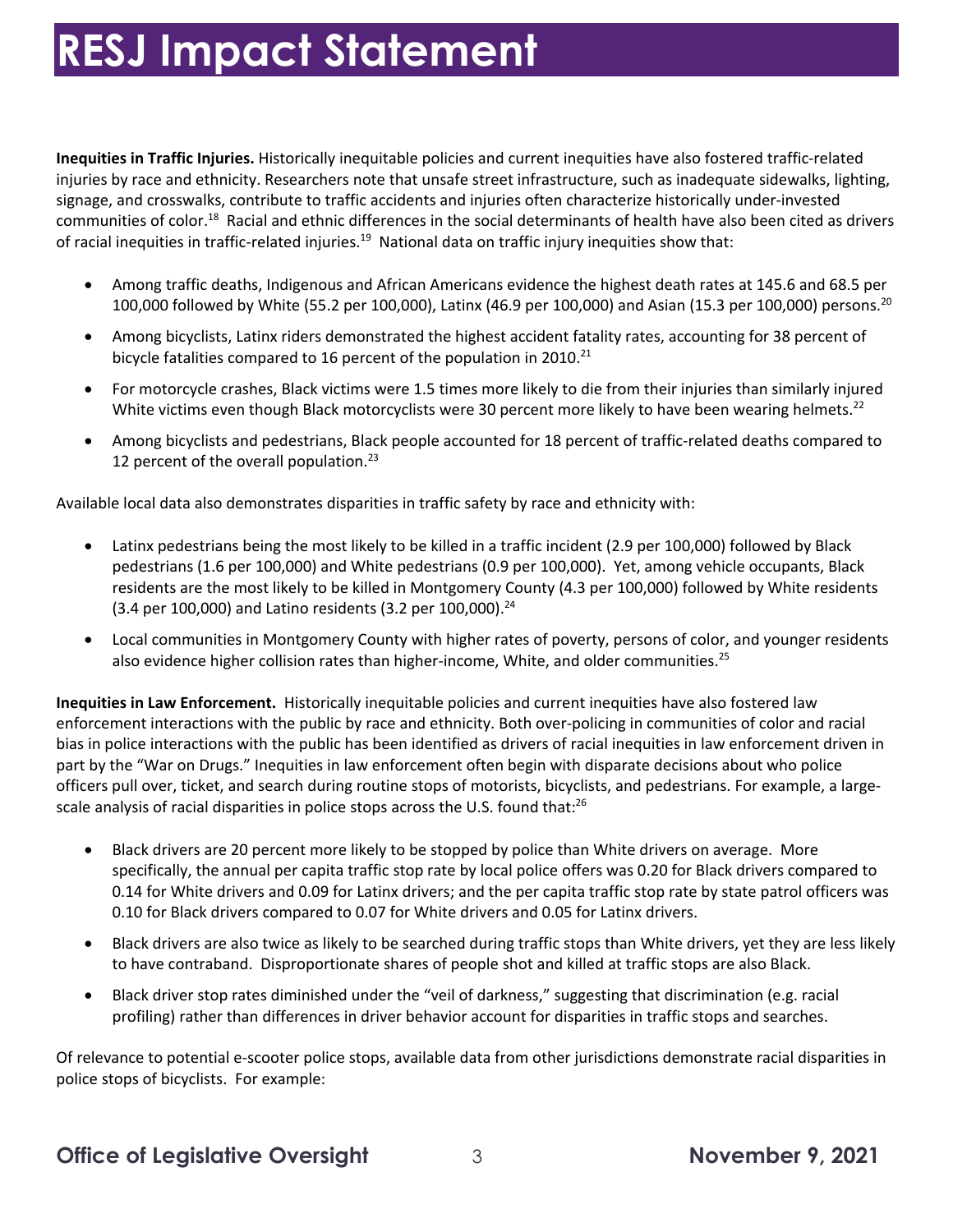- cyclists' was more than two times higher than White riders. In 2019, Black people accounted for 4.7 percent of cyclists however accounted for 17.3 percent of bicycle helmet infractions from 2003 to 2020; Native Americans accounted 0.5 percent of riders and 1.1 percent of bicycle helmet infractions.<sup>27</sup> • In Seattle, Black cyclists received helmet infractions nearly four times higher than White cyclists, and Indigenous
- stops, a rate nearly twice the Black population. Black cyclists younger than 18 were stopped more than twice as often as White cyclists of all ages.<sup>28</sup> • In Washington, DC, available data from 2010 to 2017 indicates that Black cyclists accounted for 88 percent of
- riders, despite accounting for less than a quarter of the population. Of those stopped between 2016 and 2019, 59.4 percent were Black, 18.2 percent were White, 15.2 percent were Latinx, and 4.3 percent were Asian.<sup>29</sup> • In Oakland, Black cyclists accounted for nearly 3 in 5 police stops, being stopped three times as often as White

Local data on racial disparities in juvenile justice intakes and traffic stops in Montgomery County suggest that similar disparities in traffic stops among bicyclists and e-scooter riders could also occur. For example:

- • Black youth were over-represented in juvenile justice intakes, accounting for 55 percent intakes in 2019 compared to comprising 36 percent of all youth. Conversely, White youth accounted for 13 percent of intakes compared to 20 percent of all youth, and Latinx/Other youth accounted for 32 percent of intakes compared to 44 percent of all youth.<sup>30</sup>
- • Black drivers experienced the highest traffic stop rates. In 2019, 27.4 percent of Black adults were stopped compared to 13.5 percent of White adults, 17.4 percent of Latinx adults, 11.6 percent of Native American adults, and 7.2 percent of Asian adults.<sup>31</sup>
- • Black drivers received the highest rate of traffic violations. In 2019, there were 321 violations issued per 1,000 Black drivers compared to 310 violations issued per 1,000 Other Race drivers; 215 violations issued per 1,000 Latinx drivers; 132 violations issued per 1,000 White drivers; 126 violations issued per 1,000 Native American drivers; and 70 violations issued per 1,000 Asian [drivers.](https://drivers.32)<sup>32</sup>
- • Black and Latinx drivers were more than twice as likely as White drivers to be searched during traffic stops. In 2019, 3.8 percent of Black drivers were searched compared to 3.4 percent of Latinx drivers, 1.6 percent of White drivers, 1.4 percent of Asian drivers and 1.0 percent of Asian drivers.<sup>33</sup>

### **ANTICIPATED RESJ IMPACTS**

 Discerning the potential impact of Bill 36-21 on racial equity and social justice in Montgomery County requires considering the potential impact of the bill on three sets of racial disparities: inequities in transit options, traffic-related injuries, and law enforcement. The potential impact of Bill 36-21 on each of these is addressed in turn. Taken together, OLO finds that Bill 36-21 as currently constructed could widen racial and social inequities in transit options and law enforcement and potentially widen racial inequities in traffic-related injuries.

 • *Transit options.* E-scooter rentals as a shared mobility service could be implemented to narrow racial and opportunities for households reliant on public transportation because available research suggests that White, affluent, and male riders are the primary beneficiaries of e-scooter share programs.<sup>34</sup> As such, the Bill as currently constructed is unlikely to diminish transit inequities by race, ethnicity or income across the County. income disparities in transportation access. Bill 36-21, however, is unlikely to improve transportation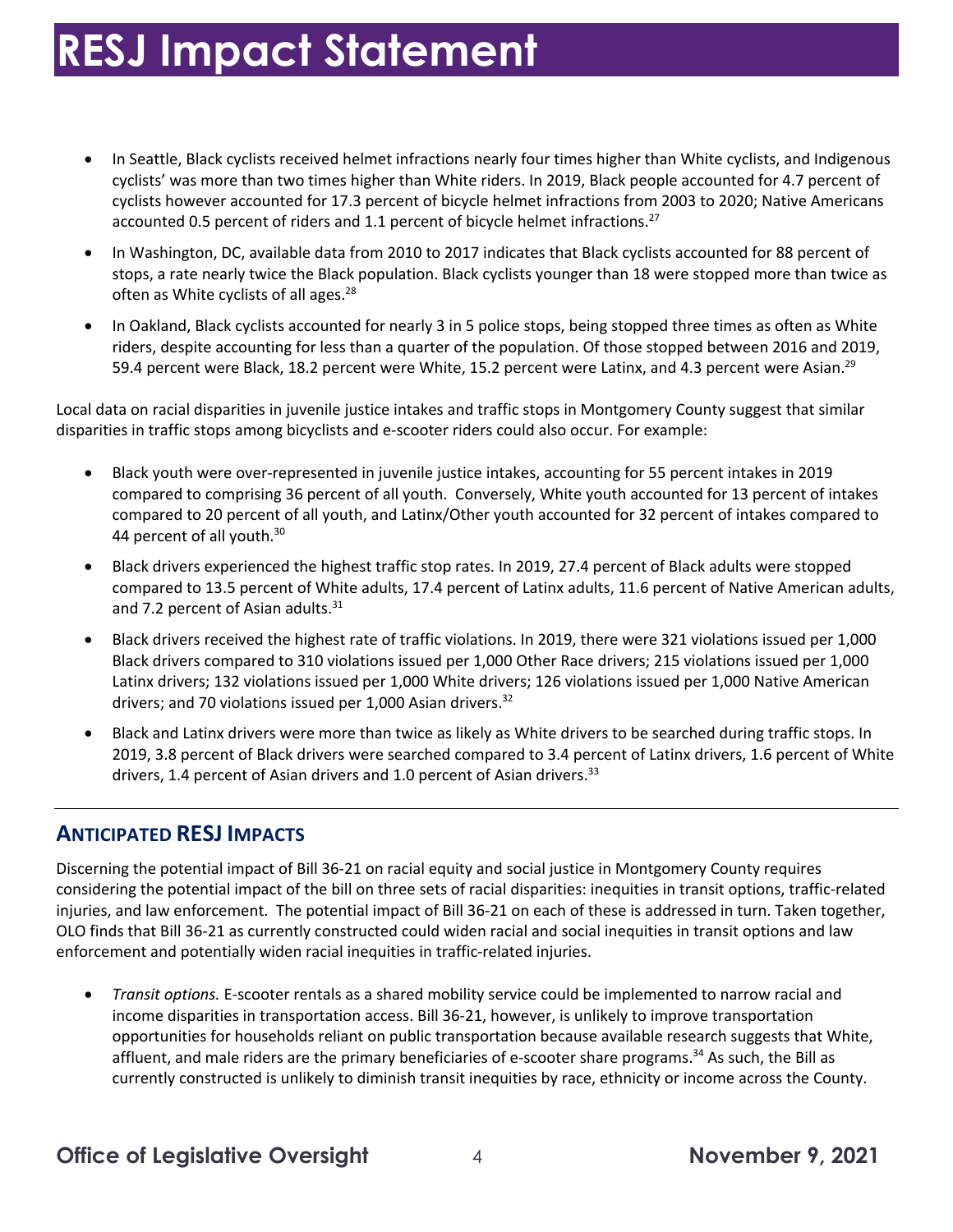- • *Traffic injuries.* An e-scooter rental program could be implemented to narrow racial disparities in traffic accidents and injuries. As currently constructed, Bill 36-21 might not reduce racial disparities in traffic injuries widen disparities in helmet use by race and ethnicity. For example, a 2016 research report evaluating bicycle more for White students than for students of color thus widening the helmet use gap by race.<sup>35</sup> Another study to White riders.<sup>36</sup> While Bill 36-21 could yield public health gains by increasing helmet use overall, it could also since its primary injury reduction provision – requiring minors to wear helmets when riding e-scooters – could helmet laws found that while helmet laws increased helmet usage for every racial group, they increased use found that helmet use among motorcyclists offered less protection against injury among Black riders compared sustain or exacerbate racial inequities in helmet use and injuries.
- • *Law enforcement.* An e-scooter rental program could be implemented to narrow racial disparities in law enforcement. Analogous to Bill 2-20, Bill 36-20 specifies the fine for a person's helmet violation must be waived however, could exacerbate racial inequities in law enforcement by increasing citations among youth of color that further burden communities of color. Further, current disparities by race and ethnicity in juvenile justice intakes, traffic stops and violations locally suggest a high likelihood that inequities by race and ethnicity in enforcing the helmet requirement may also occur. Enforcement of this provision of Bill 36-21 could likely widen if a minor or their parent can produce proof they have obtained a helmet. Any fines for not wearing a helmet, racial inequities in law enforcement.

#### **RECOMMENDED AMENDMENTS**

 The County's Racial Equity and Social Justice Act requires OLO to consider whether recommended amendments to bills aimed at narrowing racial and social inequities are warranted in developing RESJ impact statements.<sup>37</sup> OLO finds that Bill 36-21 as currently constructed could widen racial and social inequities in transit options and law enforcement and potentially widen racial inequities in traffic-related injuries. Should the Council seek to address these inequities with recommended amendments to Bill 36-21, the following promising practices for advancing racial equity in transit options, reduced traffic injuries and law enforcement can be considered.

 *Expand inclusive transit options.* Promising practices for using e-scooter programs, policies, and practices to improve transportation opportunities for households reliant on public transportation include:

- • Ensuring equitable access to e-scooters by setting targets for e-scooter distribution and/or availability at the neighborhood level and adjust the target as needed to address the mobility needs of each neighborhood,<sup>38</sup>
- $\bullet$  Integrating shared mobility services with public transportation,  $39$
- $\bullet$  Integrating public transit payment methods with shared mobility services,  $^{40}$
- Requiring shared mobility services to offer lower cost options for low-income users and publicize available discount programs, 41
- Requiring shared mobility services to provide cash and non-smart phone booking options,  $42$
- Requiring multi-lingual customer service, website, signage, outreach and apps.<sup>43</sup>

 *Reduce traffic injury inequities.* Promising practices for enabling e-scooter programming to reduce racial inequities in traffic accidents and injuries include:

- encourage e-scooter riders to wear helmets, especially BIPOC residents, and reframe helmet norms,<sup>44</sup> • Requiring e-scooter providers to engage in information provision, education, and outreach activities that
- Providing opportunities for new e-scooter users to gain riding experience,  $45$

### **Office of Legislative Oversight**  $\qquad 5$  **November 9, 2021**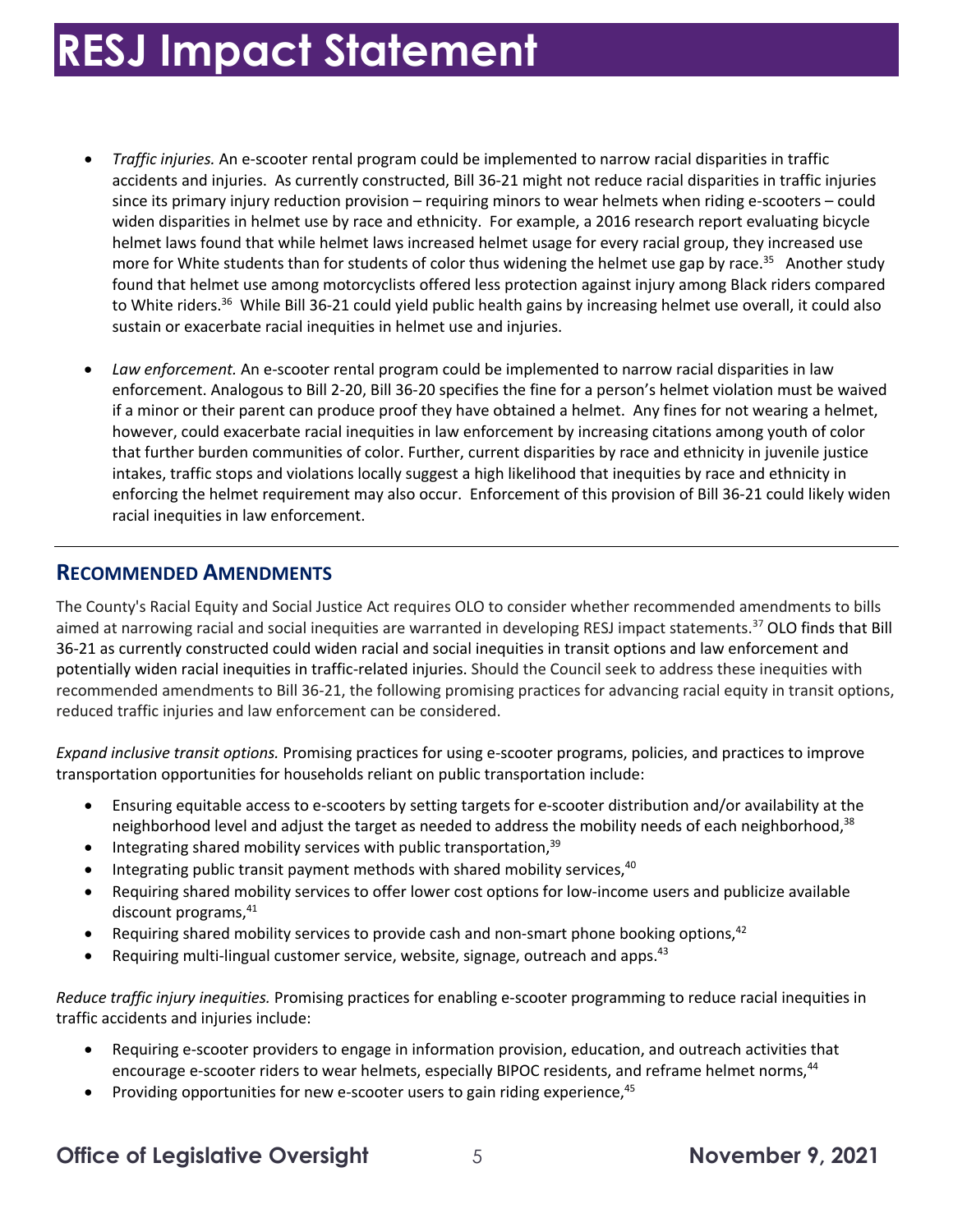- $\bullet$  Distributing helmets for e-scooter riders,  $46$
- Improving infrastructure for vulnerable road users (bicyclists and e-scooter riders) especially in BIPOC communities and low-income communities, 47
- Allowing e-scooters to operate in bike lanes or paths, but not on sidewalks,  $48$
- Requiring signage where e-scooter travel, speed, or parking is restricted,  $49$
- Recommending helmet use to reduce head injuries for all riders,<sup>50</sup>
- Recommending limiting use to one rider per unit. $51$

 *Reduce law enforcement inequities.* Promising practices for ensuring that e-scooter programs, policies, and practices do not exacerbate racial inequities in law enforcement include:

- Removing provisions that criminalize minors and their parents for teens not wearing helmets,
- $\bullet$  Investing in public education campaigns that encourage e-scooter riders of all ages to wear helmets,<sup>52</sup>
- Encouraging law enforcement to provide helmets for riders to encourage helmet use,<sup>53</sup>
- • Establishing data reporting requirements for e-scooter providers that allow the County to monitor their compliance with County requirements and to access the impacts of e-scooters on safety and equity concerns,<sup>54</sup>
- Establishing data reporting requirements for e-scooter providers to share collision data with the [County.55](https://County.55)

#### **CAVEATS**

 Two caveats to this racial equity and social justice impact statement should be noted. First, predicting the impact of and other factors. Second, this RESJ impact statement is intended to inform the legislative process rather than determine whether the Council should enact legislation. Thus, any conclusion made in this statement does not represent OLO's endorsement of, or objection to, the bill under consideration. legislation on racial equity and social justice is a challenging, analytical endeavor due to data limitations, uncertainty,

#### **CONTRIBUTIONS**

 OLO staffer Dr. Elaine Bonner-Tompkins, Senior Legislative Analyst, drafted this RESJ impact statement with assistance from Dr. Theo Holt, RESJ Performance Management and Data Analyst.

 $^1$  Definition of racial equity and social justice adopted from "Applying a Racial Equity Lends into Federal Nutrition Programs" by Marlysa Gamlin, et.al. Bread for the World, and from Racial Equity Tools <u><https://www.racialequitytools.org/glossary></u><br><sup>2</sup> Ibid  $2$  Ibid

<sup>&</sup>lt;sup>3</sup> Injuries Using E-Scooters, E-Bikes and Hoverboards Jump 70% During the Past Four Years, September 30, 2021, United States Consumer Product Safety Commission. <https://www.cpsc.gov/Newsroom/News-Releases/2021/Injuries-Using-E-Scooters-E-Bikes>-

<sup>&</sup>lt;mark>and-Hoverboards-Jump-70-During-the-Past-Four-Years</mark><br><sup>4</sup> Bill 36-21, Motor Vehicles and Traffic – E-Scooters – Operation Requirements and Registration

<https://apps.montgomerycountymd.gov/ccllims/BillDetailsPage?RecordId=2728>

<sup>&</sup>lt;sup>5</sup> Bill 36-21 provisions aligning with best practices include: requiring rental e-scooters to be registered, restricting e-scooter speeds to 15 mph, requiring e-scooters to be parked upright and prohibiting parking of e-scooters in front of pedestrian crossings and Public Management of Electronic Scooters, The University of California Institute of Transportation Studies, October 2020.  $6$  Montgomery County Council, Bill 2-20, Bicycles - Registration - Amendments Public Management of Electronic Scooters, The University of California Institute of Transportation Studies, October 2020.<br><sup>6</sup> Montgomery County Council, Bill 2-20, Bicycles – Registration – Amendments<br><sup>7</sup> Regan Patterson, loading zones to maintain American with Disabilities Act access. See Karl Reidhardt and Elizabeth Deakin, Best Practices for the

 Foundation, September 2020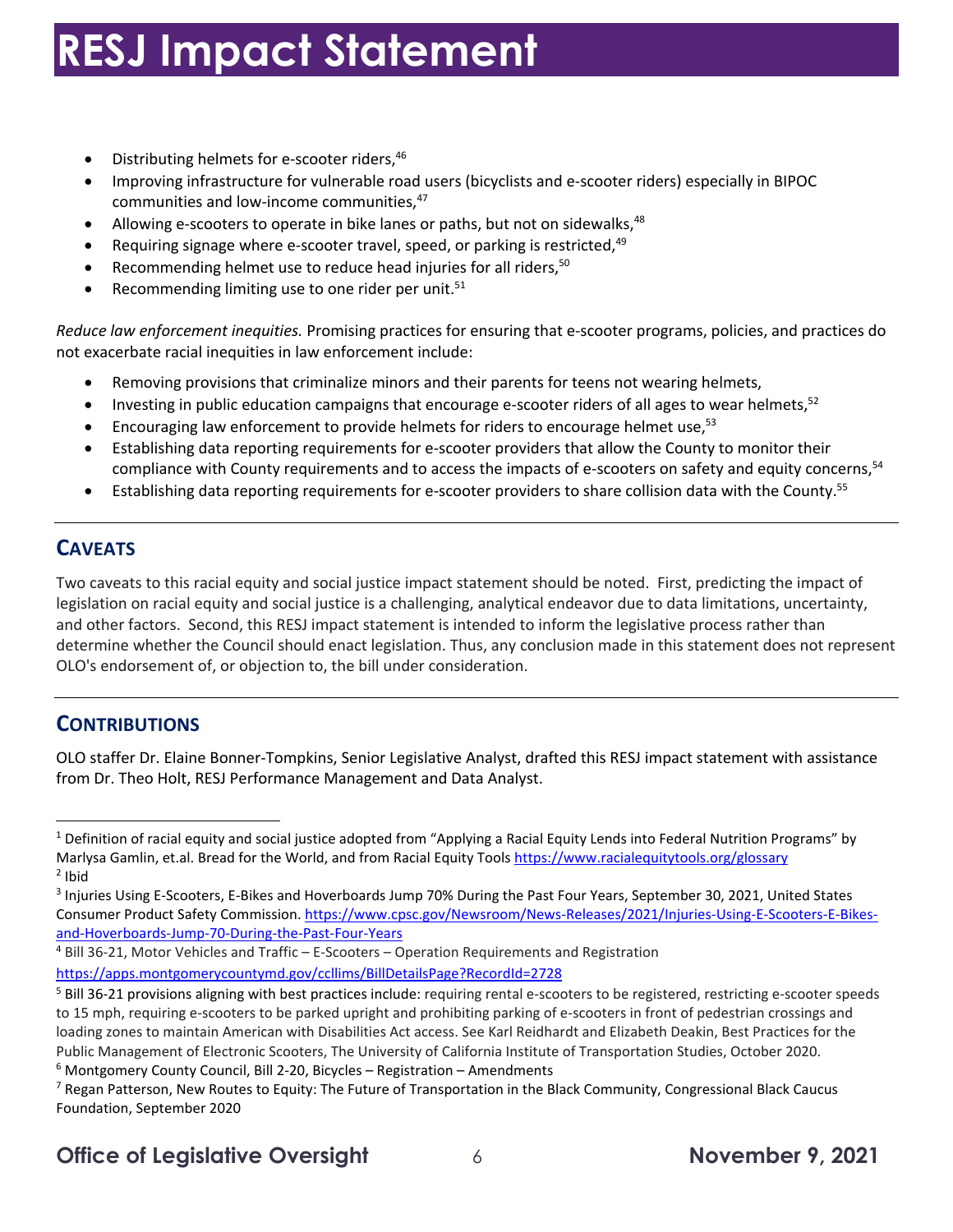<sup>8</sup> This section summarizes information from two sources: Patterson, 2020 and the Urban Institute, The Unequal Commute:

Examining inequities in four metro areas' transportation systems. October 6, 2020.<br><sup>9</sup> The National Equity Atlas cited by Patterson, 2020 <sup>9</sup> The National Equity Atlas cited by Patterson, 2020

<sup>11</sup> Congressional Research Service, 2018 Trends in Public Transportation Ridership. Cited by Patterson, 2020

<sup>12</sup> American Community Survey, 1-Year Estimate, 2019, Table S0201

 $13$  Ibid

 $14$  Ibid

<sup>10</sup> American Public Transportation Association, 2017 Who Rides Public Transportation? Cited by Patterson, 2020<br><sup>11</sup> Congressional Research Service, 2018 *Trends in Public Transportation Ridership*. Cited by Patterson, 202 2020.

 $16$  Ibid.

<sup>18</sup> See, for example, summary of research in Jesus Barajas, Not all crashes are created equal: Associations between the built environment and disparities in bicycle collisions, The Journal of Transport and Land Use, 2018 <sup>16</sup> Ibid.<br><sup>17</sup> U.S. Census Bureau, Computer and Internet Use in the United States, 2016. Cited by Patterson, 2020.<br><sup>18</sup> See, for example, summary of research in Jesus Barajas, *Not all crashes are created equal: Associati* 

*environment and disparities in bicycle collisions,* The Journal of Transport and Land Use, 2018<br><sup>19</sup> Johns Hopkins Medical Institutions, "Does race play a factor in accident survival? Black motorists – even in helmets – m die in crashes, study finds." ScienceDaily, September 2010.

die in crashes, study finds." ScienceDaily, September 2010.<br><sup>20</sup> Governor's Highway Safety Association, An Analysis of Traffic Fatalities by Race and Ethnicity.

[https://www.ghsa.org/sites/default/files/2021-](https://www.ghsa.org/sites/default/files/2021)

06/An%20Analysis%20of%20Traffic%20Fatalities%20by%20Race%20and%20Ethnicity.pdf

<u>06/An%20Analysis%20of%20Traffic%20Fatalities%20by%20Race%20and%20Ethnicity.pdf</u><br><sup>21</sup> National Highway Traffic Safety Administration data cited by Jesus Barajas, *Not all crashes are created equal: Associations between* the built environment and disparities in bicycle collisions, The Journal of Transport and Land Use, 2018

*the built environment and disparities in bicycle collisions,* The Journal of Transport and Land Use, 2018<br><sup>22</sup> Johns Hopkins Medical Institutions, 2010<br><sup>23</sup> Data from Centers for Disease Control and Prevention, Smart Grow Patterson, 2020.

<sup>24</sup> Centers for Disease Control and Prevention, National Center for Health Statistics. Underlying Cause of Death 2011-2015 on CDC WONDER Online Database cited in Vision Zero Montgomery County Two Year Action Plan, 2018.

WONDER Online Database cited in Vision Zero Montgomery County Two Year Action Plan, 2018.<br><sup>25</sup> Montgomery County Vision Zero, Equity Framework, Montgomery County Department of Transportation, December 2019

<sup>26</sup> Emma Pierson, et al, "A large-scale analysis of racial disparities in police stops across the United States" Nature Human Behavior, Volume 4 July 2020

<sup>27</sup> Michelle Baruchman, Racial Disparities prompt calls to repeal King County's bicycle helmet law, The Seattle Times, February 19, 2021

<sup>28</sup> Dan Roe, Black Cyclists Are Stopped More Often Than Whites, Police Data Shows, Bicycling, July 27, 2020<br><sup>29</sup> Ibid<br><sup>30</sup> Maryland Department of Juvenile Services, FY 2020 Databook

 $29$  Ibid

<sup>30</sup> Maryland Department of Juvenile Services, FY 2020 Databook

 9, Montgomery County Government, July 21, 2020 <sup>31</sup> Elaine Bonner-Tompkins and Natalia Carrizosa, Local Policing Data and Best Practices, Office of Legislative Oversight Report 2020-

 $32$  Ibid

<sup>32</sup> Ibid<br><sup>33</sup> Ibid

<sup>34</sup> San Francisco Metropolitan Transportation Authority assessment of pilot study of e-scooter riders cited by Reinhardt and Deakin percent White, 51 percent male, and 49 percent with incomes above \$100,000. (2020) found that 63 percent were White, 82 percent were male, and 68 percent had incomes over \$100,000 in a city that is 41

repeated cross sectional analysis, Injury Epidemiology, December 3, 2016 <sup>35</sup> John Kraemer, Bicycle helmet laws and persistent racial and ethnic helmet use disparities among urban high school students: a

repeated cross sectional analysis, Injury Epidemiology, December 3, 2016<br><sup>36</sup> Data from Centers for Disease Control and Prevention, Smart Growth America and The League of American Bicyclists cited by Patterson, 2020.

37 Montgomery County Council, Bill 27-19, Administration – Human Rights - Office of Racial Equity and Social Justice – Racial Equity and Social Justice Advisory Committee – Established<br><sup>38</sup> Reinhardt and Deakin, 2020<br><sup>39</sup> Patterson, 2020

<sup>38</sup> Reinhardt and Deakin, 2020

<sup>40</sup> Ibid

<sup>41</sup> Reinhardt and Deakin, 2020

### **Office of Legislative Oversight** 7 **November 9, 2021**

<sup>&</sup>lt;sup>10</sup> American Public Transportation Association, 2017 Who Rides Public Transportation? Cited by Patterson, 2020